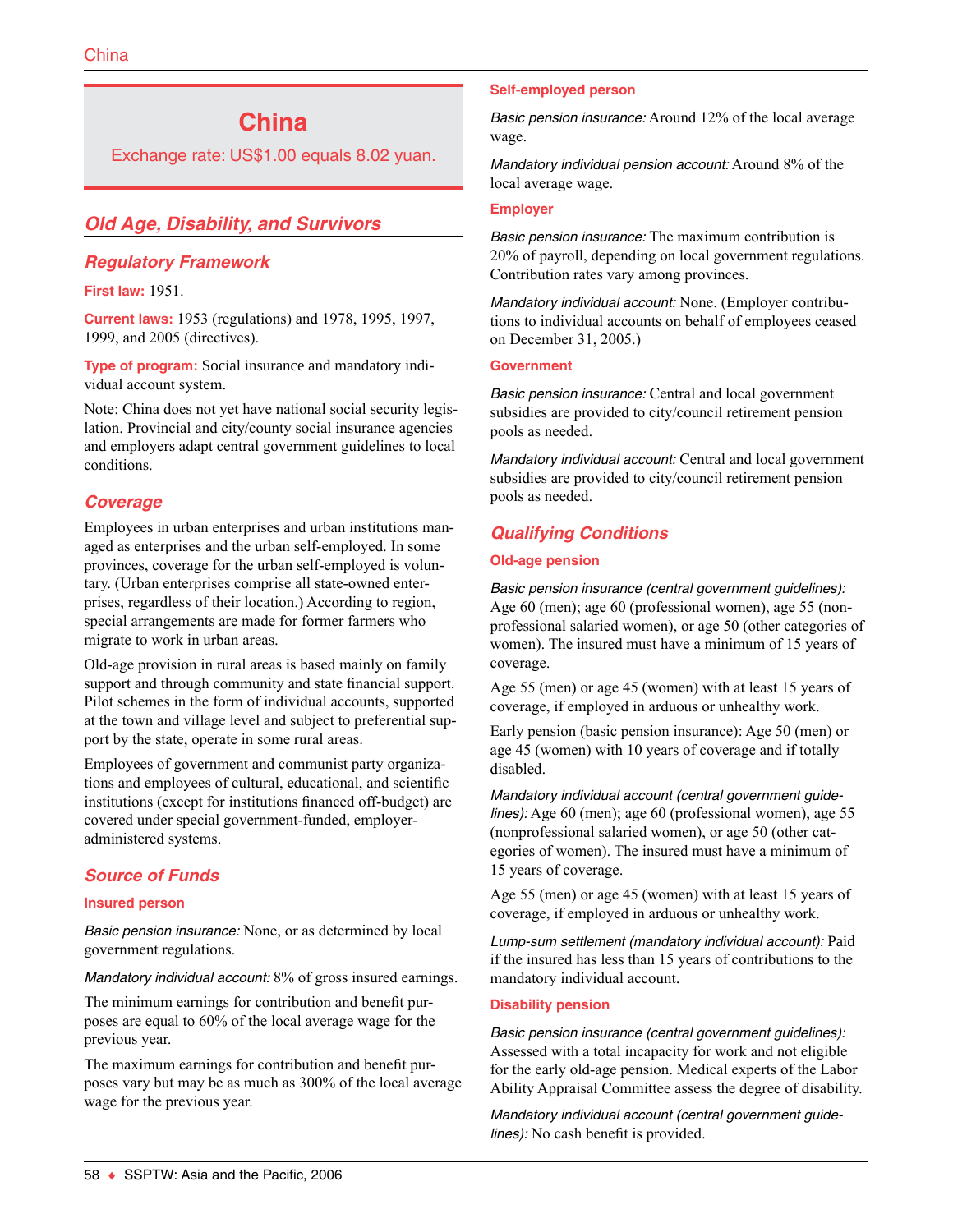#### **Survivor pension**

*Basic pension insurance (central government guidelines):* The deceased was in covered employment or was a pensioner.

Eligible survivors include the spouse, children, and parents.

*Funeral grant:* Paid for the death of the insured or an immediate family member who was dependent on the insured.

*Mandatory individual account (central government guidelines):* The deceased was in covered employment.

The eligible survivor is the deceased's legal heir.

### *Old-Age Benefits*

#### **Old-age pension**

*Basic pension insurance (central government guidelines):* The pension is calculated on the basis of the mean value of the average local wage of the preceding year before retirement and the average individual monthly wage for contribution purposes.

Early pension: A pension is provided.

The minimum pension is paid with 15 years of coverage and is equal to 1% of the calculated mean value for each year of coverage.

*Mandatory individual account (central government guidelines):* The monthly benefit is calculated on the basis of the balance in the insured's individual account divided by the actuarial month.

The actuarial month is determined by the insured's retirement age, the average life expectancy for the urban population, and the interest rate (transitional arrangements are provided by local governments for workers who began employment before the introduction of mandatory individual accounts in 1997 and who retired on or after January 1, 2006). After the monthly benefits from the mandatory individual account are exhausted, benefits are paid out of a reserve fund. The reserve fund constitutes balances of employer contributions made before January 1, 2006, to individual accounts that were subsequently closed as the result of the death of the individual account holder (see mandatory individual account under survivor benefits, below).

The minimum pension is set by provincial and city/county governments according to the local standard of living.

*Lump-sum settlement (mandatory individual account):* A lump sum is paid equal to the balance of the insured's total contributions plus interest.

## *Permanent Disability Benefits*

#### **Basic pension insurance (central government guide-**

**lines):** The pension is equal to 40% of the insured's monthly wage. (Local governments' regulations may vary.)

The minimum pension is set by provincial and city/county governments according to the local standard of living.

#### **Mandatory individual account (central government guidelines):** No cash benefit is provided. (Local govern-

ments' regulations may vary.)

#### *Survivor Benefits*

#### **Survivor pension**

*Basic pension insurance (central government guidelines):* A lump sum of between 6 and 12 months of the deceased's last monthly wage, according to the number of surviving dependents.

*Funeral grant:* For the death of the insured, a lump sum equal to 2 months' average local wage in the previous year is payable to the spouse, children, parents, and grandparents. For the death of an immediate family member who was dependent on the insured, from 1/3 to 1/2 of the monthly average local or enterprise wage in the previous year is payable, depending on the age of the deceased.

*Mandatory individual account (central government guidelines):* A lump sum equal to the balance of the deceased's contributions, plus interest, is payable to the deceased's legal heir. (If the insured died before the normal retirement age, the balance of any employer contributions made before January 1, 2006, to the deceased's individual account is transferred to a reserve fund.)

### *Administrative Organization*

Ministry of Labor and Social Security, Department of Pensions, provides general guidance and ensures that local regulations follow central government guidelines.

Provincial or city/county social insurance agencies administer their respective retirement pension pools and individual accounts.

Mandatory individual account funds are deposited in stateowned banks.

Provincial labor and social security authorities are responsible for regulatory funds to which locally pooled funds in the jurisdiction must pay a percentage of their revenue.

# *Sickness and Maternity*

### *Regulatory Framework*

#### **First law:** 1951.

**Current laws:** 1953; 1978 (permanent employees); 1986 (contract workers); 1988 and 1994 (women employees); 1998, 1999, 2000, and 2002 (medical insurance); and 2006 (rural cooperative medicare).

**Type of program:** Social insurance and mandatory individual account system.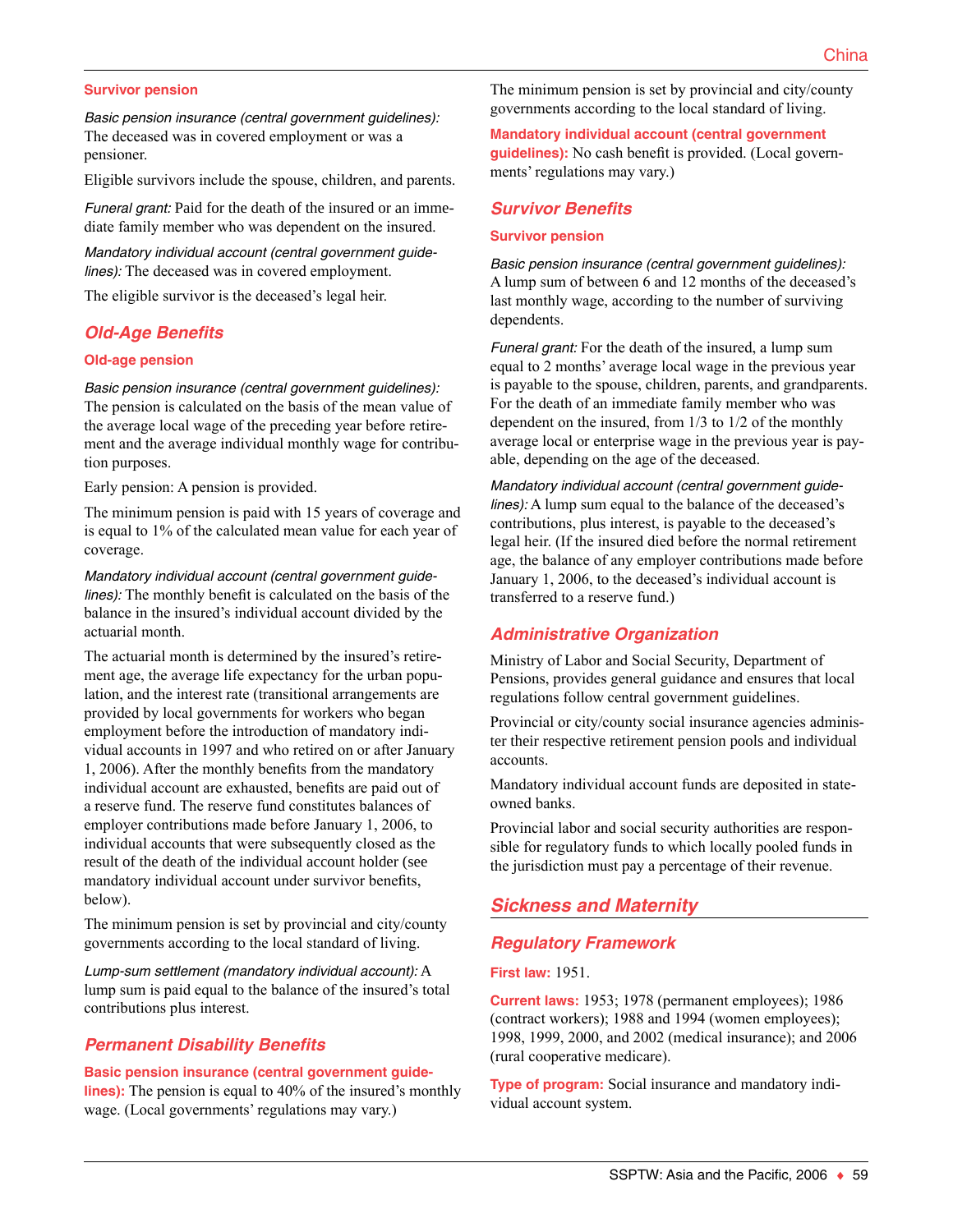Note: China does not yet have national social security legislation. The social insurance program applies to urban areas.

# *Coverage*

The maternity insurance program covers all employees in urban enterprises. (Urban enterprises comprise all stateowned enterprises, regardless of their location.)

The urban medical insurance program covers all employees in urban areas (working in government organizations, enterprises, social groups, and nonprofit bodies).

A rural cooperative medicare program covers certain farmers (coverage is being gradually extended).

# *Source of Funds*

**Insured person:** Around 2% of gross wages for medical benefits only (local government may adjust contribution rates according to local factors). The contribution is paid into the insured's individual account. (Employees do not contribute for maternity benefits.)

The minimum earnings for contribution and benefit purposes are equal to 60% of the local average wage for the previous year.

The maximum earnings for contribution and benefit purposes are equal to 300% of the local average wage for the previous year.

**Self-employed person:** Not applicable. (Farmers covered by the rural cooperative medicare program contribute a flatrate 10 yuan to the program's pooling fund.)

**Employer:** Around 6% of total payroll for medical benefits (local government may adjust contribution rates according to local factors). The employer contribution is split 30/70 between the insured's individual account and the social insurance fund, respectively. (Nonparticipating enterprises pay directly for the cost of benefits.) A maximum of 1% of total payroll for maternity benefits (to be decided by local government).

**Government:** Central and local governments provide tax concessions and subsidies for administrative costs and finance complementary medical insurance systems for civil servants. Central and local governments finance most of the cost of the rural cooperative medicare program.

Local governments and employers adapt central government guidelines on contribution rates to local conditions.

# *Qualifying Conditions*

**Sickness, maternity, and medical benefits:** There is no minimum qualifying period.

# *Sickness and Maternity Benefits*

**Sickness benefit (central government guidelines for permanent workers):** According to length of service,  $60\%$ to 100% of the insured's last monthly wage is payable by

the employer for up to 6 months each year; thereafter, 40% to 60% is payable by the employer until recovery or the determination of permanent disability.

Contract workers receive the same benefits as permanent workers.

**Maternity benefit (central government guidelines for permanent workers):** The average monthly wage of the enterprise for the previous year is paid by the maternity social insurance fund for up to 90 days for the birth of a child, 42 days for a pregnancy that lasted at least 4 months (15 to 30 days for less than 4 months), or 42 days for at least 4 months of gestation before an abortion.

# *Workers' Medical Benefits*

**Medical benefits (central government guidelines):** Covered workers receive medical benefits at a chosen accredited hospital or clinic on a fee-for-service basis.

Cost sharing: The individual account is used to finance medical benefits only, up to a maximum equal to 10% of the local average annual wage. The social insurance fund reimburses the cost of medical benefits from 10% to 400% of the local average annual wage, according to the schedule. Medical treatment in high-grade hospitals results in lower percentage reimbursements, and vice versa. Reimbursement for payments beyond 400% of the local average annual wage must be covered by private insurance or public supplementary systems.

Under the rural cooperative medicare program, farmers are reimbursed annually for medical costs up to a maximum that varies according to the region.

# *Dependents' Medical Benefits*

**Medical benefits (central government guidelines):** No benefits are provided. The individual account must not be used to pay for dependents' medical benefits.

## *Administrative Organization*

Ministry of Labor and Social Security, Department of Medical Care Insurance, provides general guidance to local governments' medical insurance programs and ensures that local regulations follow central government guidelines.

Ministry of Labor and Social Security, Department of Medical Care Insurance, supervises the provision of benefits by nonparticipating enterprises.

Local government social insurance agencies and participating enterprises administer medical benefits insurance with the social insurance funds.

Local government social insurance agencies contract with accredited clinics and hospitals for the provision of medical benefits.

Ministry of Public Health provides general guidance to medical care providers.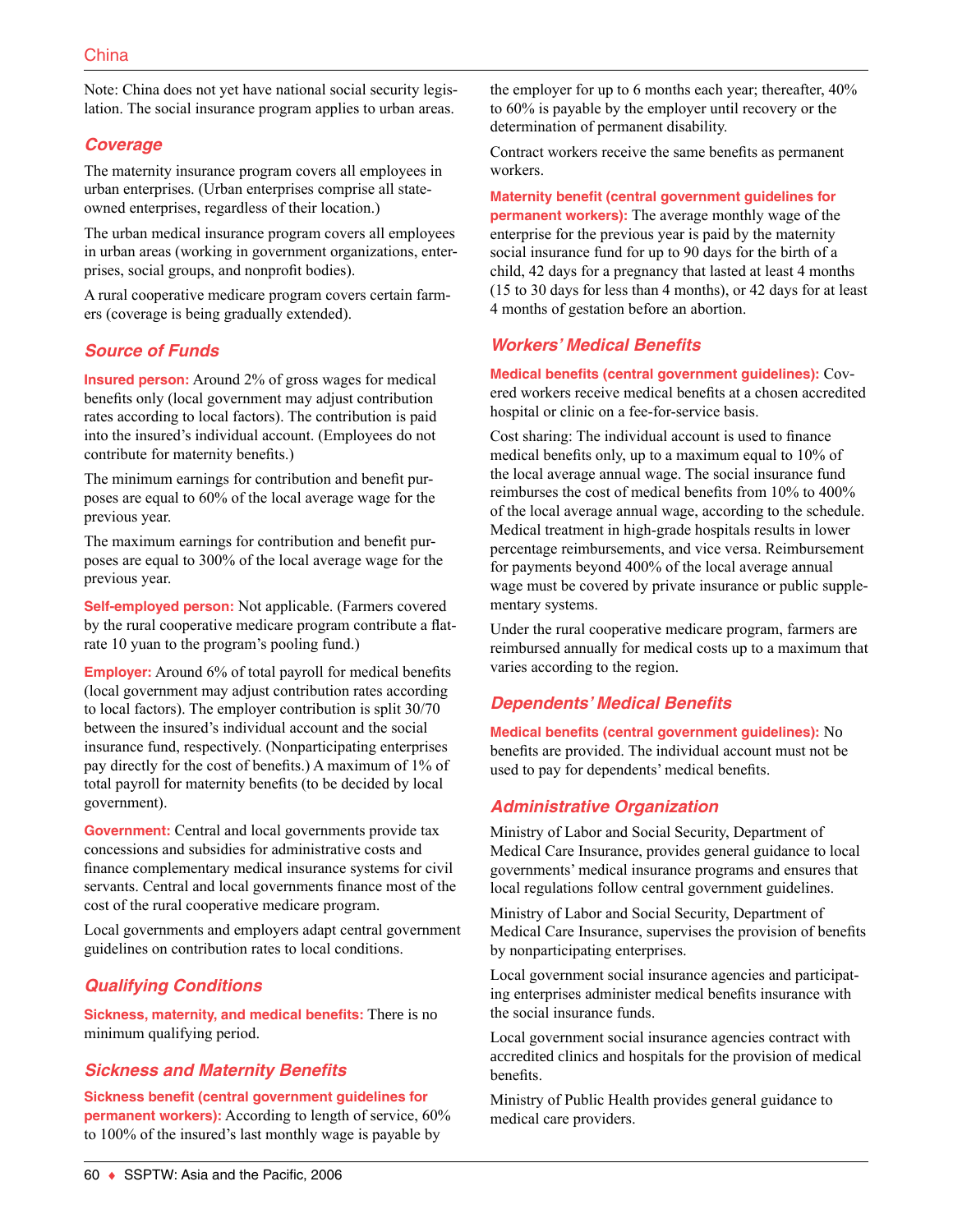Individual state-run enterprises administer cash benefit programs.

Local government social insurance agencies manage individual medical savings accounts.

County-level public health authorities administer the rural cooperative medicare pooling fund.

# *Work Injury*

## *Regulatory Framework*

#### **First law:** 1951.

**Current laws:** 1953, 1978 (permanent employees), 1986 (contract workers), 1996, 2003 (employment injury), and 2004 (rural migrants).

**Type of program:** Local government-administered social insurance system. (Employer-liability system for nonparticipating enterprises.)

Note: China does not yet have national social security legislation. Local governments and employers adapt central government guidelines to local conditions.

### *Coverage*

Employees in all enterprises; self-employed persons and their employees.

Employees of government and communist party organizations; employees of cultural, educational, and scientific institutions (except for institutions financed off-budget); and university students are covered under special governmentfunded, employer-administered systems.

## *Source of Funds*

#### **Insured person:** None.

**Self-employed person:** Contributes as an employer on behalf of employees.

#### **Employer**

*Social insurance:* Contributions vary according to three categories of industry and the assessed degree of risk. The average contribution rate in provinces is 1% of total payroll.

*Employer-liability:* The total cost for employers not participating in social insurance.

**Government:** Central and local government subsidies to guarantee reserve funds as needed.

## *Qualifying Conditions*

**Work injury benefits:** There is no minimum qualifying period.

### *Temporary Disability Benefits*

**Temporary disability benefit (central government guidelines):** 100% of the insured's wage is paid by the employer for a maximum of 12 months; may be extended for another 12 months.

Medical experts of the municipal Labor Ability Appraisal Committee assess the degree of disability. The benefit is suspended on the award of the permanent disability pension.

The employer provides necessary nursing care.

### *Permanent Disability Benefits*

**Permanent disability pension (central government guidelines):** The pension is awarded according to 10 degrees of assessed disability.

Medical experts of the municipal Labor Ability Appraisal Committee assess the degree of disability.

For a total disability (degrees 1–4), a lump sum is paid equal to 24 months of the previous wage plus a monthly pension equal to 90% of the previous wage (1st degree); a lump sum equal to 22 months' wages plus a pension equal to 85% of the previous wage (2nd degree); a lump sum equal to 20 months' wages plus a pension equal to 80% of the previous wage (3rd degree); or a lump sum equal to 18 months' wages plus a pension equal to 75% of the previous wage (4th degree).

The pension ceases on the award of the old-age pension. If the old-age pension is less than the permanent disability pension, the work injury fund pays the difference.

To receive a pension for an assessed total disability, the insured and the former employer must contribute to the basic medical insurance system.

For a moderate permanent disability (degrees 5–6), a lump sum is paid equal to 16 months' wages (5th degree) or 14 months' wages (6th degree). If the employer cannot offer the insured an appropriate job, a monthly benefit is paid equal to 70% of the insured's wage before the onset of disability (5th degree) or 60% of the insured's wage (6th degree).

Employers pay social insurance contributions for pensioners assessed with a 5th or 6th degree disability. If the permanent disability pension is less than the local minimum wage, the employer pays the difference. If the insured voluntarily ceases the employment relationship with the employer, the insured receives a lump-sum work injury medical treatment subsidy and a disability employment subsidy. Provincial governments set the subsidy rates.

For a minor permanent disability (degrees 7–10), a lump sum is paid equal to 12 months' wages (7th degree), 10 months' wages (8th degree), 8 months' wages (9th degree), or 6 months' wages (10th degree). If the labor con